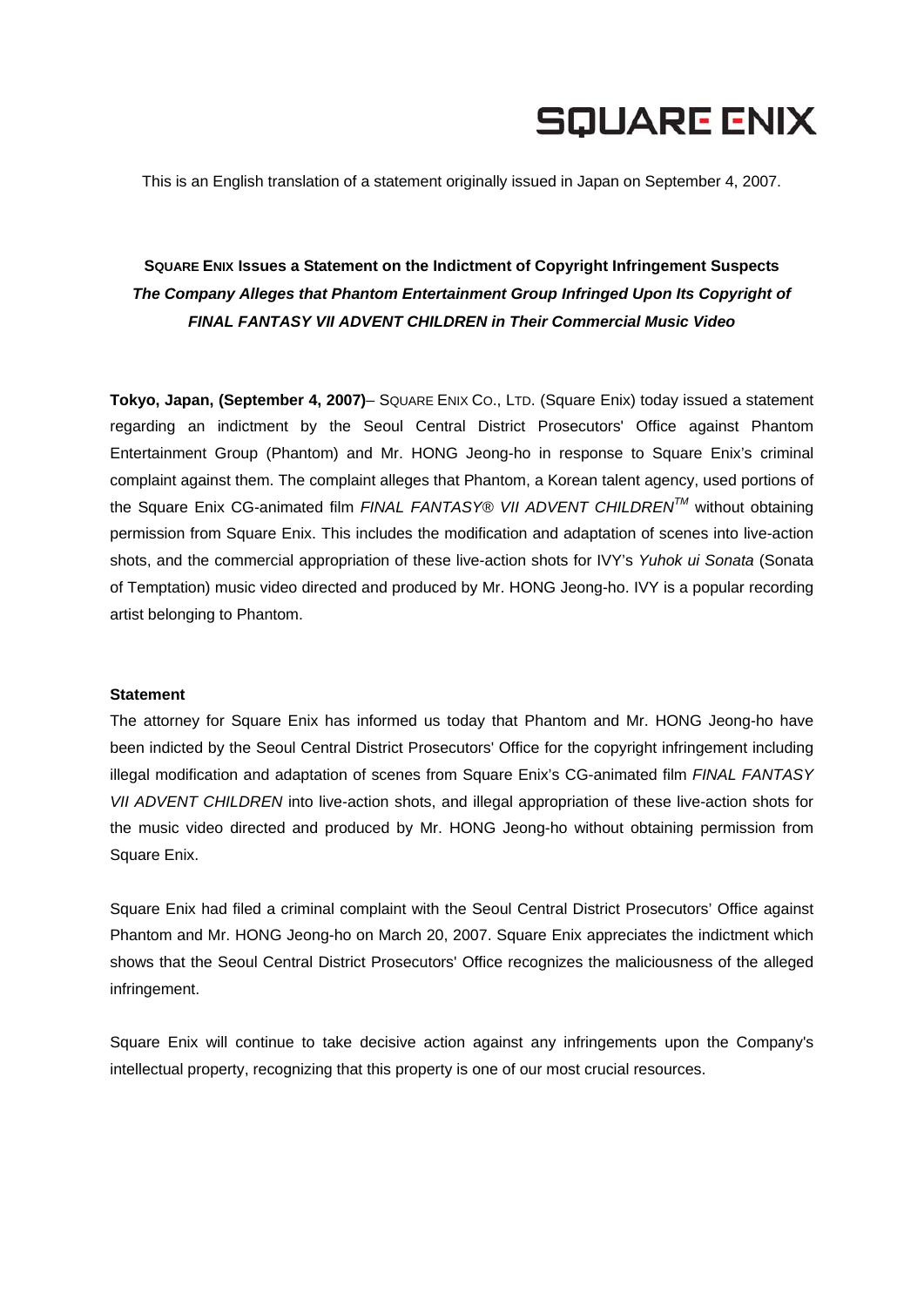This is an English translation of a press release originally issued in South Korea on June 22, 2007.

## **SQUARE ENIX Files Copyright Infringement Lawsuit in South Korea**  *Lawsuit alleges Phantom Entertainment Group infringes Square Enix's copyright of FINAL FANTASY VII ADVENT CHILDREN in their commercial music video*

**Tokyo, Japan, (June. 22, 2007)** – SQUARE ENIX CO., LTD. (Square Enix) today announced that on June 22, 2007, it filed a copyright infringement lawsuit with the Seoul Central District Court against Phantom Entertainment Group (Phantom) and Mr. HONG Jeong-ho, seeking damages and other remedies. The complaint alleges that Phantom, a Korean talent agency, used portions of the Square Enix CG-animated film *FINAL FANTASY® VII ADVENT CHILDRENTM* without obtaining permission from Square Enix. This includes the modification and adaptation of scenes into live-action shots, and the commercial appropriation of these live-action shots for IVY's *Yuhok ui Sonata* (Sonata of Temptation) music video directed and produced by Mr. HONG Jeong-ho. IVY is a popular recording artist belonging to Phantom.

On April 6, 2007, the Seoul Central District Court ordered an injunction against the future sale or public display of Phantom's music video. On March 20, 2007, Square Enix also filed a criminal complaint with the Seoul Central District Prosecutors' Office against Phantom and Mr. HONG Jeong-ho for reasons similar to the above-mentioned lawsuit, and it is said that the investigation is under way.

Released in September 2005, FINAL FANTAST VII ADVENT CHILDREN depicts the world two years after the storyline of the PlayStation® game *FINAL FANTASY VII,* which shipped over 9.8 million units worldwide. The film has received great praise, as evidenced by special invitations to the 61<sup>st</sup> and 62<sup>nd</sup> Venice International Film Festivals in 2004 and 2005, as well as being honored with the "Prix Zone05" at Zone05 in France, the "Honorary Maria Award" at the Festival Internacional de Cinema de Catalunya in Spain, and the "Best Visual Designer Award" at the 11<sup>th</sup> AMD Award in Japan. The film has been released in both dubbed and subtitled versions in 70 countries, and has shipped over 3.4 million DVD/UMD discs worldwide. It was released in Korea in June 2006 from Sony Pictures Home Entertainment.

"It is truly regrettable that such a case of deliberate malicious copyright infringement and exploitation for reasons of publicity could come from a country known for its advancements in content protection, and from a company involved in the same entertainment content business," said Yasuhiko Hasegawa, Square Enix's General Counsel. "Using the music video in question, Phantom Entertainment Group undertook extensive promotional activity of *Yuhok ui Sonata*, and improved the song's ranking on a